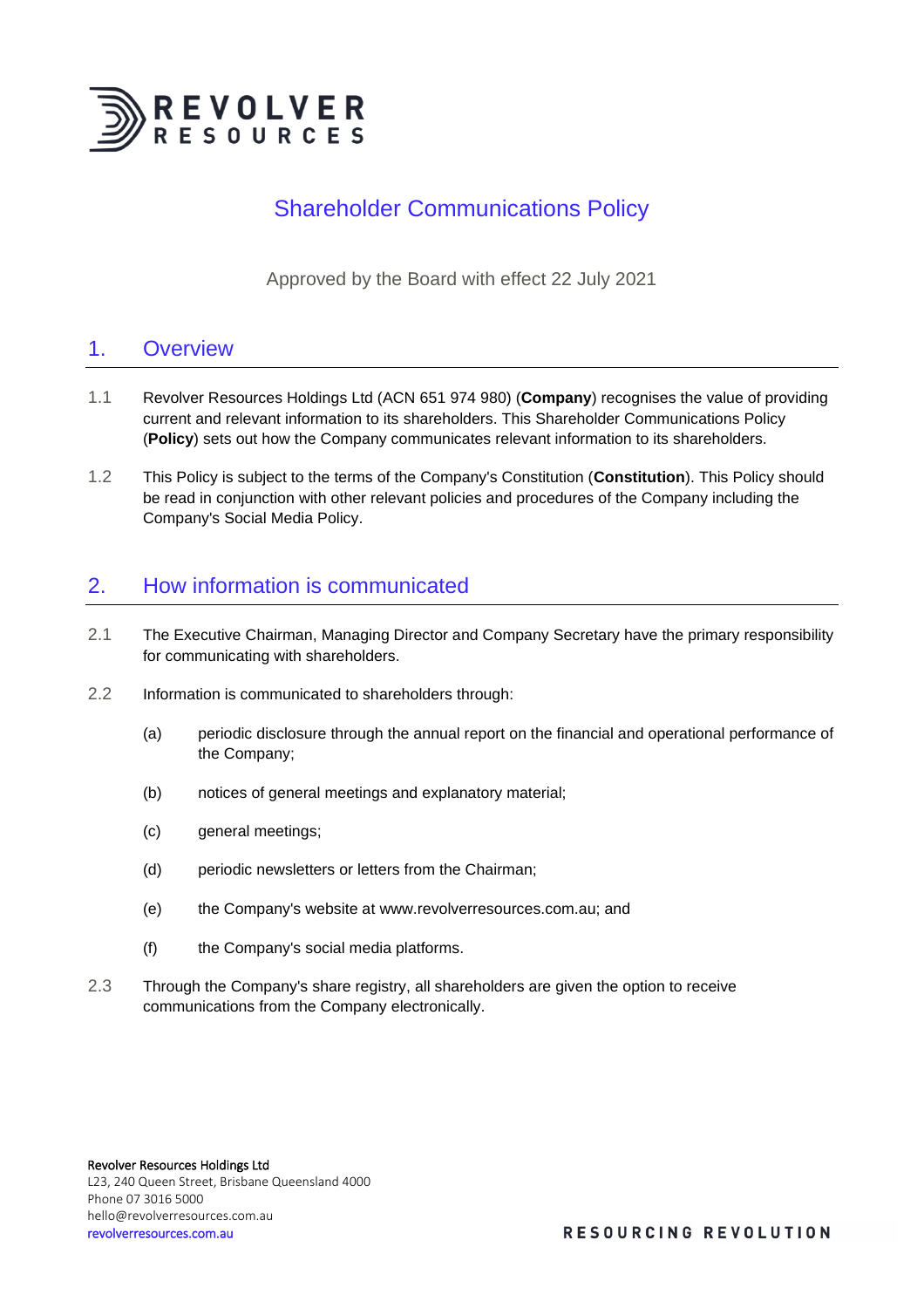

# 3. Electronic communication and website

- 3.1 The Company believes that communicating with shareholders by electronic means, particularly through its website, is an efficient way of distributing information in a timely and convenient manner.
- 3.2 The Company's website includes the following pages, which contain relevant information for shareholders:
	- (a) section on the Company's corporate governance policies and practices which includes:
		- (i) a statement of the Company's values;
		- (ii) the Company's constitution, Board Charter and Charters of all other committees established; and
		- (iii) names, photographs and biological information of each director and senior executive;
	- (b) reports section, which contains copies of annual directors reports, financial statements and other corporate reports
	- (c) announcements released to ASX;
	- (d) media releases section, that may contain sections on press releases, newsletters and media clippings*;* and
	- (e) presentations section which contains power point presentations.
- 3.3 All website information will be regularly reviewed and updated to ensure that information is current, or appropriately dated and archived.

#### 4. Written communication and annual report

- 4.1 Shareholders have been given the opportunity to elect to receive a printed copy of the annual report on the financial and operational performance from the Company.
- 4.2 In addition, the Company publishes its annual report on the Company's website and notifies all shareholders of the web address where they can access the annual report.
- 4.3 The Company will also make available via ASX any new and substantive investor or analyst presentation prior to the presentation being given.